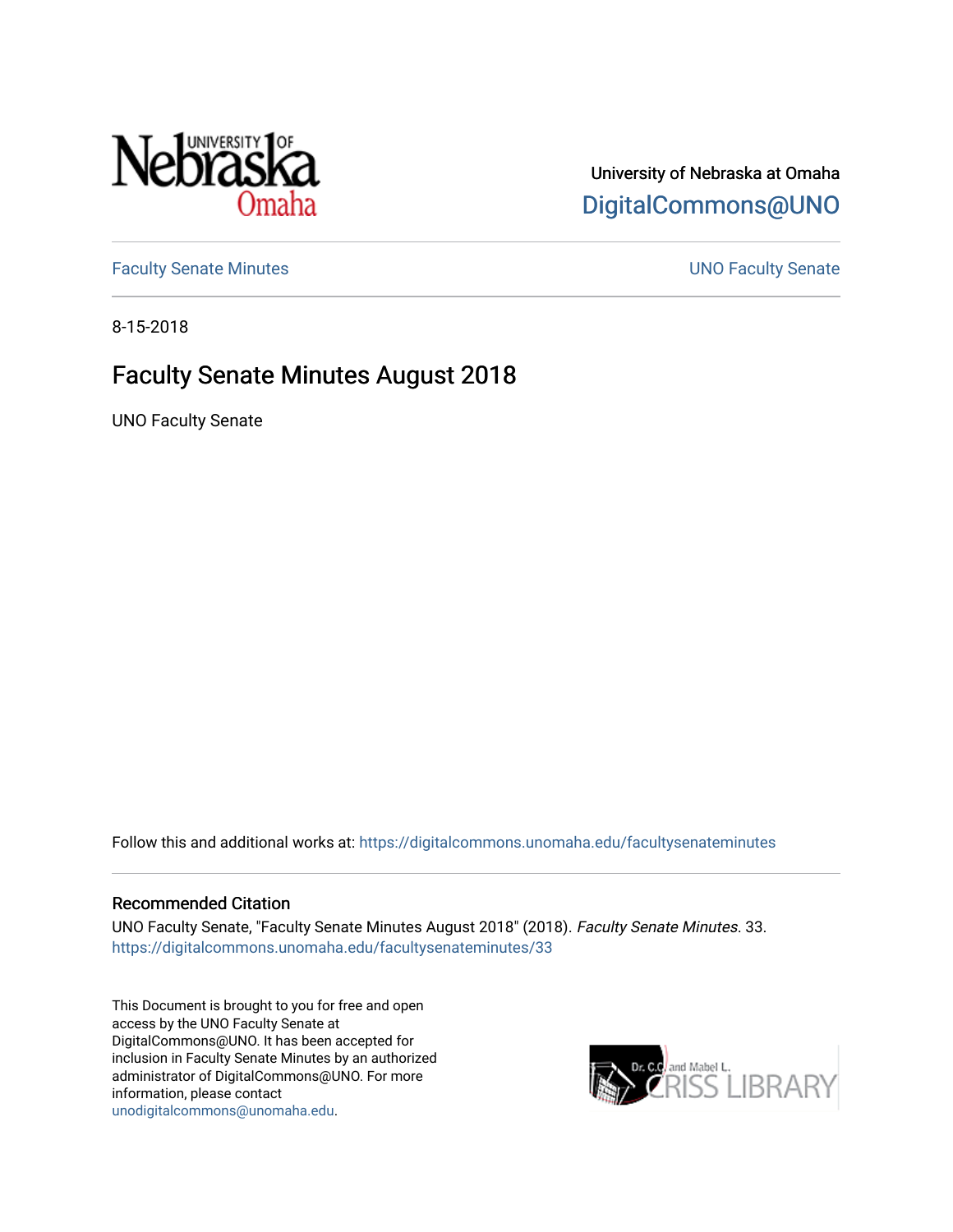

# **2018-2019 Faculty Senate** *Minutes*

\_\_\_\_\_\_\_\_\_\_\_\_\_\_*Wednesday, August 15, 2018, Main Lodge Mahoney State Park* \_\_\_\_\_\_\_\_\_\_\_\_\_\_\_\_\_\_\_\_\_

- **Members:** Adidam, Arbelaez, Barone, Bereitschaft, Boron, DeSanti, Garcia, Grams, Hale, Huq, Johnson, Kealey, Kelly, MacArthur, Nash, Schoenbeck, Stacy, Surface, Tisko, Woody, Zhong
- **Excused:** Cast-Brede, Cooper, Kennedy, Landow, Lee, Peterson, Podariu, Prisbell, Qureshi, Randall, Schaffer, Tiller, Winter

\_\_\_\_\_\_\_\_\_\_\_\_\_\_\_\_\_\_\_\_\_\_\_\_\_\_\_\_\_\_\_\_\_\_\_\_\_\_\_\_\_\_\_\_\_\_\_\_\_\_\_\_\_\_\_\_\_\_\_\_\_\_\_\_\_\_\_\_\_\_\_\_\_\_\_\_

**Absent:** Anderson, Roland, Rowe, Sharif-Kashani

- **I. The meeting was called to order** at 9:46 a.m. by President Kelly.
- **II. The Minutes** of the following meetings were approved as submitted:
	- May 9, 2018
	- June 6, 2018
	- $\bullet$  July 11, 2018

#### **III. Officers' Reports**

#### **A. President's Report:** Senator Kelly

- **1. Board of Regents meeting** was held August 3, 2018.
	- **a. New appointments:** James P. Pottorff, Jr., Vice President and General Counsel, University of Nebraska; Douglas A. Ewald, Vice Chancellor for Business, Finance, and Business Development; UNMC; UNO
	- **b. Adjustments:** Christopher J. Kabourek, Vice President for Business and Finance and Chief Financial Officer, University of Nebraska; Mark R. Ellis, Interim Dean, Graduate Studies, UNK; Peter J. Longo, Interim Dean, College of Arts and Sciences, UNK; Jane L. Meza, Associate Vice Chancellor for Global Engagement, International Health and Medical Education, UNMC, and International Programs, UNO; Kenneth W. Bayles, Interim Associate Vice Chancellor for Research and Creative Activity, UNO
	- **c. Academic Affairs Committee Presentations, NSRI Faculty Projects.** Keely Buesing, Assistant Professor of Surgery, UNMC; Don Umstadter, Professor of Physics and Astronomy, UNL; Paul Davis, Associate Professor of Biology, UNO, David Berkowitz, Professor of Chemistry, UNL
	- **d. Business Affairs Committee Presentation.** College of Engineering and Scott Engineering Center Renovation, Lance Perez, Dean College of Engineering
	- **e. NU's Integral Role** An Illustration, President Hank Bounds
	- **f. Board of Regents Meeting, KUDOS** Awards presented
- **B. Secretary/Treasurer Report:** Senator Stacy
	- **1. The EC&A** met July 18, 2018 EC&A**:** (Senator Boron**)**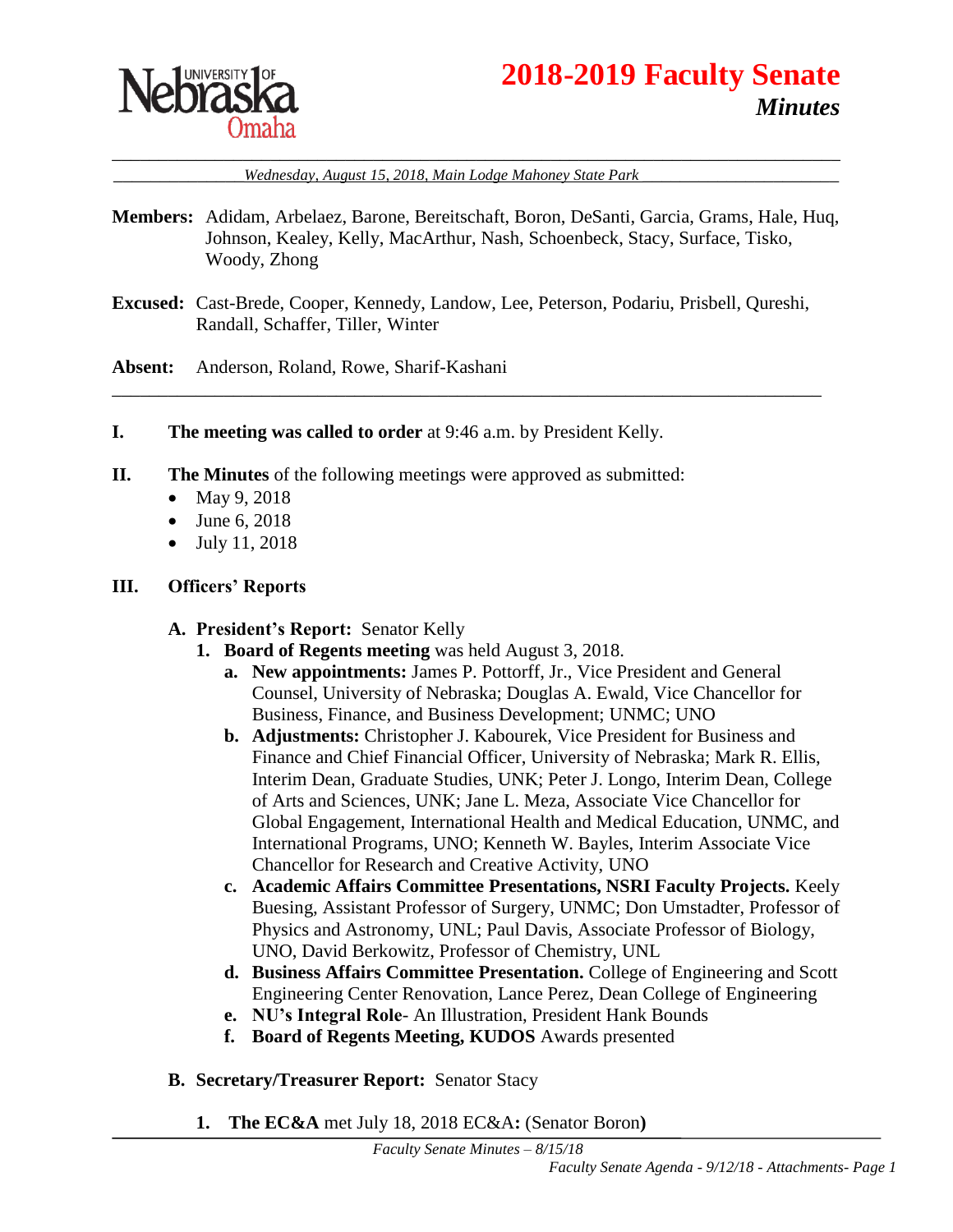### **a. Chancellor Gold/SVC Reed & President Kelly:**

i. Chancellor Gold: Showed a campus awareness video to be used at orientation to create awareness and knowledge about campus security policies and procedures; asked for feedback. Open to using it for classes, senate meetings, college meetings, etc. to create awareness and help people realize that there are many individuals on campus to help.

Senator Barone: add phone numbers in the video (emergency and nonemergency numbers).

President Kelly: add more visual information to reinforce the key points (especially for those with a hearing deficit).

SVC Reed: need to make sure that the website is focused on accessibility and communication (e.g., flashing lights, contrast on the webpage, etc.). Important to have multiple ways for people to know what is going on (this addresses Senator Barone's concern that students are unaware of the meaning of flashing lights).

ii. SVC Reed: faculty may not be notifying about outside employment and conflict of interest.

Drew Nielson - BOR has a requirement to disclose. Ways to manage conflict can be done in a positive way – we need to improve upon the process at UNO.

SVC Reed: Faculty are supposed to fill out a form notifying of these outside activities – a nondisclosed conflict can lead to separation or termination of contract.

iii. Chancellor Gold: Central Administration wants our current draft on regulations for the use of university facilities and grounds. This will reopen in September for public comment (Dr. Shipp, Drew Nielson, and Dan were available for questions).

Two concerns from earlier drafts have been addressed in the new draft:

- 1) 30 business days requirement seemed excessive. This requirement may be adjusted for activities that could not be planned that far in advance (see p.2);
- 2) Number and size of spaces seemed to be too limited. An outdoor facility or area otherwise classified as a non-public forum area may be temporarily noted as a designated temporary forum area (see p.2). For the second point they want to ensure that it's not going to have a negative impact on the learning environment.

This draft, as a draft, needs to go down to Central by early August. Current senate needs to send any feedback before the close of business on Friday.

- iv. SVC Reed:
	- 1. Working with Ombudsperson Shereen Bigham. We have three positions – two are staff and one is faculty (Staff: Tracy Anderson and Joe Price; Faculty: Shereen Bingham). Shereen will be the lead – any person on campus can go to an Ombudsperson and will provide an annual report on the issues that were encountered and how they were addressed.
	- 2. Ken Bayles started this week as the AVC for the Office of Research and Creative Activity.
	- 3. Summer Compensation for impacted committees they checked to see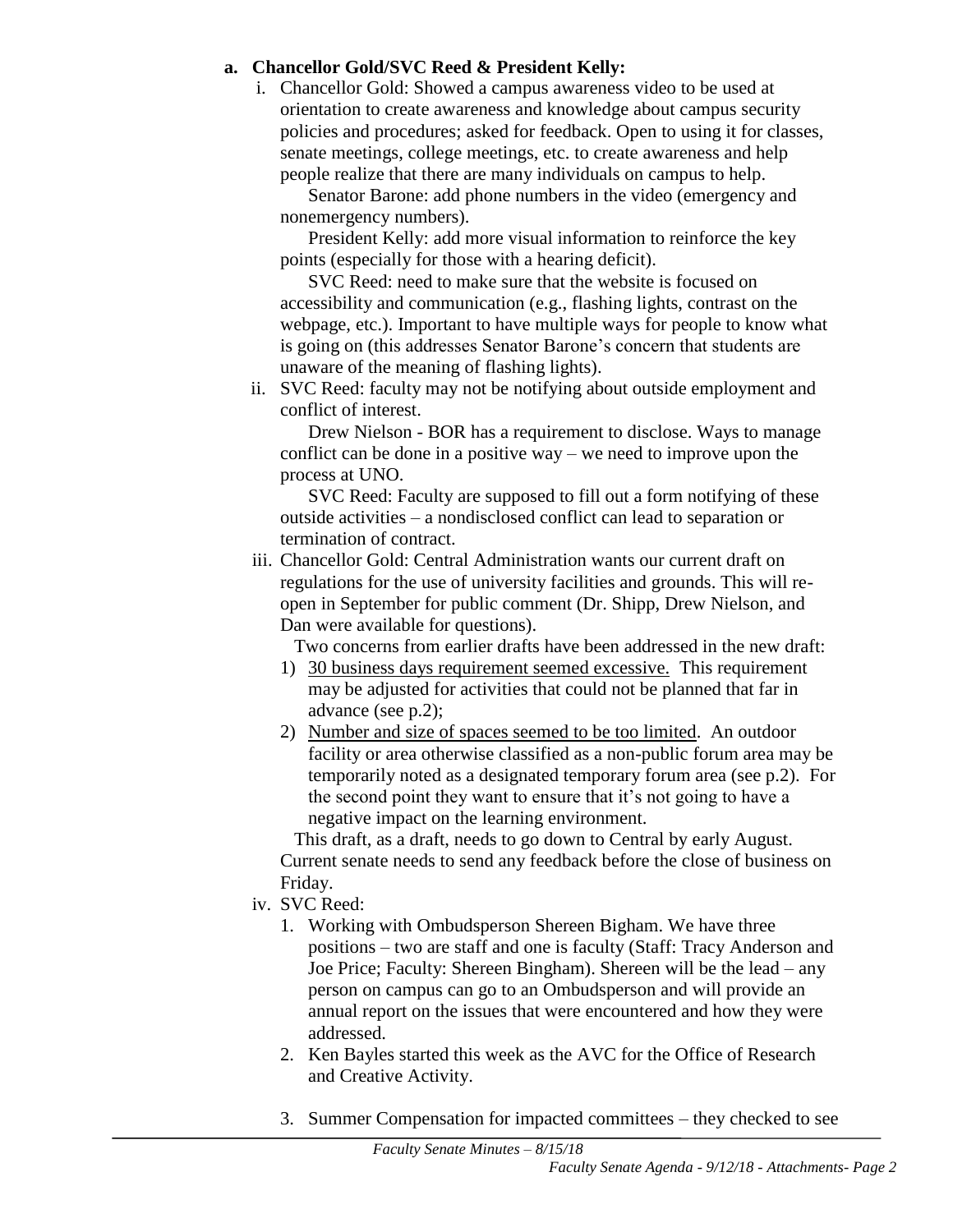if the AAUP has anything that would impact or preclude this; AAUP seems to just focus on teaching in the summer. President Kelly also referenced the letter from Dr. Deb Smith-Howell included in these minutes.

4. Issues on visas for international faculty (Dr. Gina Toman): Please refer to handout. There is not a central place that funds these various expenses for H-1B Visa and Green Cards. An outside attorney would be even more expensive, with less education.

#### **b. Faculty Senate Issues/Update:**

#### **i. Process for Search Committees**

President Kelly inquired about the search processes for the positions of Doug Ewald (Senior Business Officer) and Jane Mesa (AVC for Global and Student Support). Chancellor Gold and SVC Reed responded. For Doug Ewald there was a search committee of 20+ people along with an employed search firm that conducted a national search. For Jane Mesa this was initially an interim role with a period to consider her performance for review. A committee was assembled to conduct the review and the recommendation was to retain her.

President Kelly inquired about a UNO/UNMC merger based upon questions he receives regarding this (especially in light of more joint administrative positions). Chancellor Gold and SVC Reed responded and offered to be available to those that have these questions. The goal is to create a supportive environment, with mentoring assistance, opportunities, etc., for our faculty. The culture and the mission of the two campuses are critical and independent and will remain this way.

#### **Continuing:**

#### **i. Faculty Development Fellowship Application/Award Processes and Criteria**

- *In progress, simply mentioned to keep everyone in the loop.*
- **ii. Grievance Committees Summer Compensation:**

*Covered during SVC Reed's discussion above.*

#### **RESOLUTION 4279**, 12/14/16: **Grievance Committees Summer Compensation**

**Reply of 7/12/18 from AVC Deb Smith-Howell recorded in July.**  *Resolved at 7/18/18 EC&A meeting.*

#### **c. RESOLUTIONS:**

**Completion of Resolution Appointing Chair of Committee for Rules**

*Announced.*

| Res.<br>#                | Date<br><b>Senate</b> | <b>Title</b> | Admin<br>Accept | <b>Sent for</b><br><b>Senate</b> | (Action Pending and Current Resolutions)<br>Denied/<br>Deferred/ | <b>Final Action/Resolved</b> |  |  |  |
|--------------------------|-----------------------|--------------|-----------------|----------------------------------|------------------------------------------------------------------|------------------------------|--|--|--|
|                          | <b>Passed</b>         |              |                 | <b>Action</b>                    | In<br><b>Progress</b>                                            |                              |  |  |  |
|                          |                       |              |                 |                                  |                                                                  |                              |  |  |  |
| <b>TO BE FOLLOWED UP</b> |                       |              |                 |                                  |                                                                  |                              |  |  |  |
|                          |                       |              |                 |                                  |                                                                  |                              |  |  |  |

#### **2018-2019 Resolution Action Table (Action Pending and Current Resolutions)**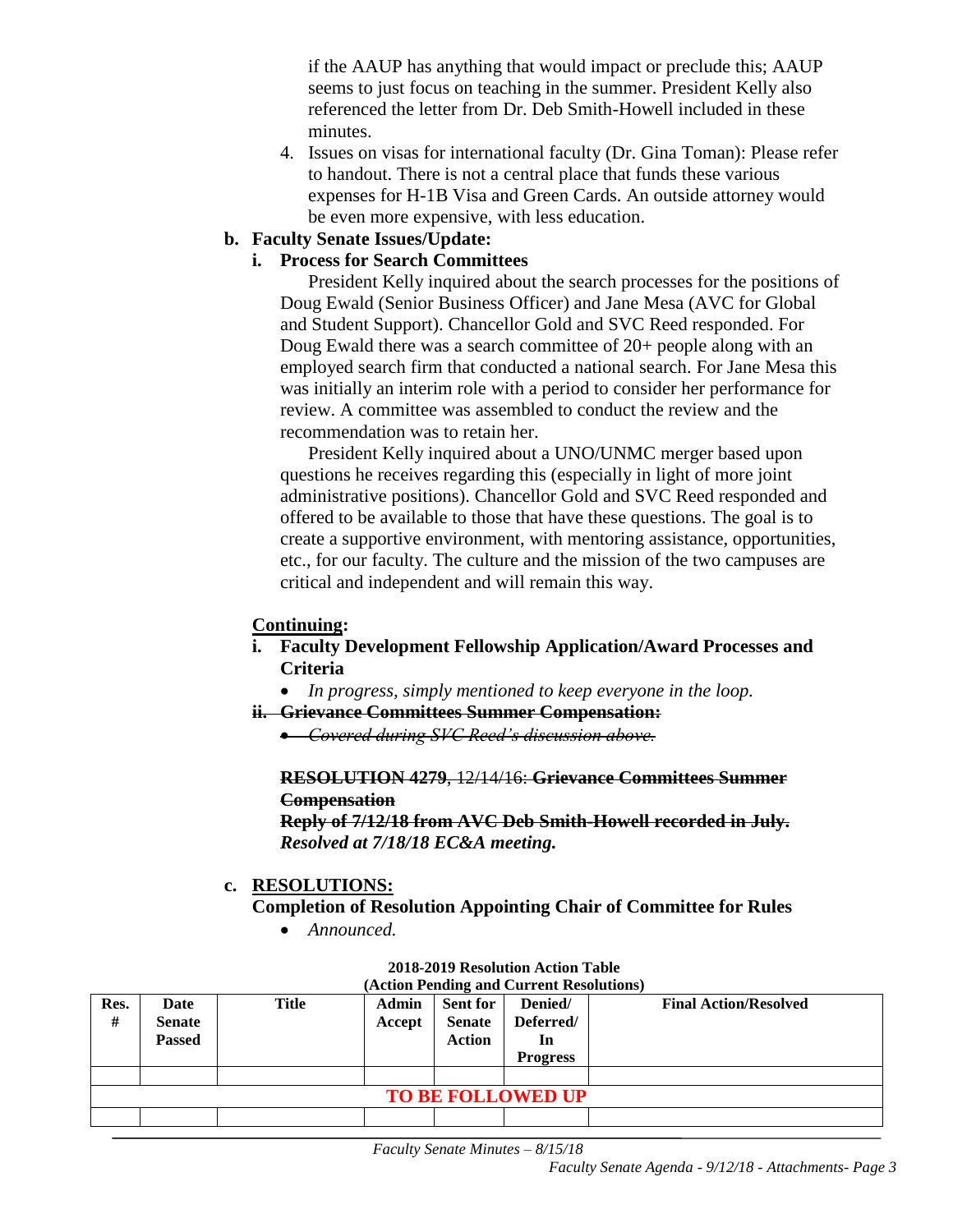**2. Treasurer's Report:** Senator Stacy reported the June and July Budget.

#### **IV. Executive Committee Report:** Senator Barone

**A. RESOLUTION Chair and Vice Chair for Faculty Personnel & Welfare Committee** *(at first breakout session)*

**BE IT RESOLVED**, the 2018-2019 Faculty Personnel & Welfare Committee has met and selected the following 2018-2019 chair and vice chair from their members:

\_\_\_\_\_\_\_\_\_\_\_\_\_\_\_\_\_\_\_\_\_\_\_\_\_, Chair \_\_\_\_\_\_\_\_\_\_\_\_\_\_\_\_\_\_\_\_\_\_\_\_\_, Vice Chair.

As there were only two members of this committee present, and those were newly elected, this resolution could not be completed.

Senator Woody moved and Senator Adidam seconded that this should be referred to the Rules Committee to potentially reconstitute the Faculty Personnel & Welfare Committee. For 5, against 10; motion failed.

#### **Pending**

#### *A.* **Canvas Retention & Completion Calendar:** *(8/8/18: Resolved as a done deal.)*

**B. RESOLUTION 4314,** 11/8/17**: Include in ACE a Question Regarding Timely Feedback for Students**

*(8/8/18: Resolved as this question was put on the Evaluation Form.)*

#### **C. Risk Assessment**

Waiting for reply: F.S. Admin Tech Sue Bishop and Rachel Powell regarding a Risk Assessment presentation. If Rachel Powell can send a report in January/February 2019, then no presentation is necessary.

8/8/18: If Admin. Tech. Sue Bishop hears nothing back by 9/18/18, the EC&C will discuss again.

*The meeting recessed at 10:25 a.m.*

*Ken Bayles, Interim AVC for Research & Creative Activity and Chancellor Gold, spoke before lunch, and AAUP President Angie Eikenberry spoke after lunch.*

*The meeting resumed at 1:45 p.m.* 

**V. Standing Committee Reports:** The committees looked over their pending items**.**

**A. Committee on Academic and Curricular Affairs:** Senator Kealey **PENDING:** 

**1. Early College High School:** *(EC&C sent to A&CA 2/7/18)*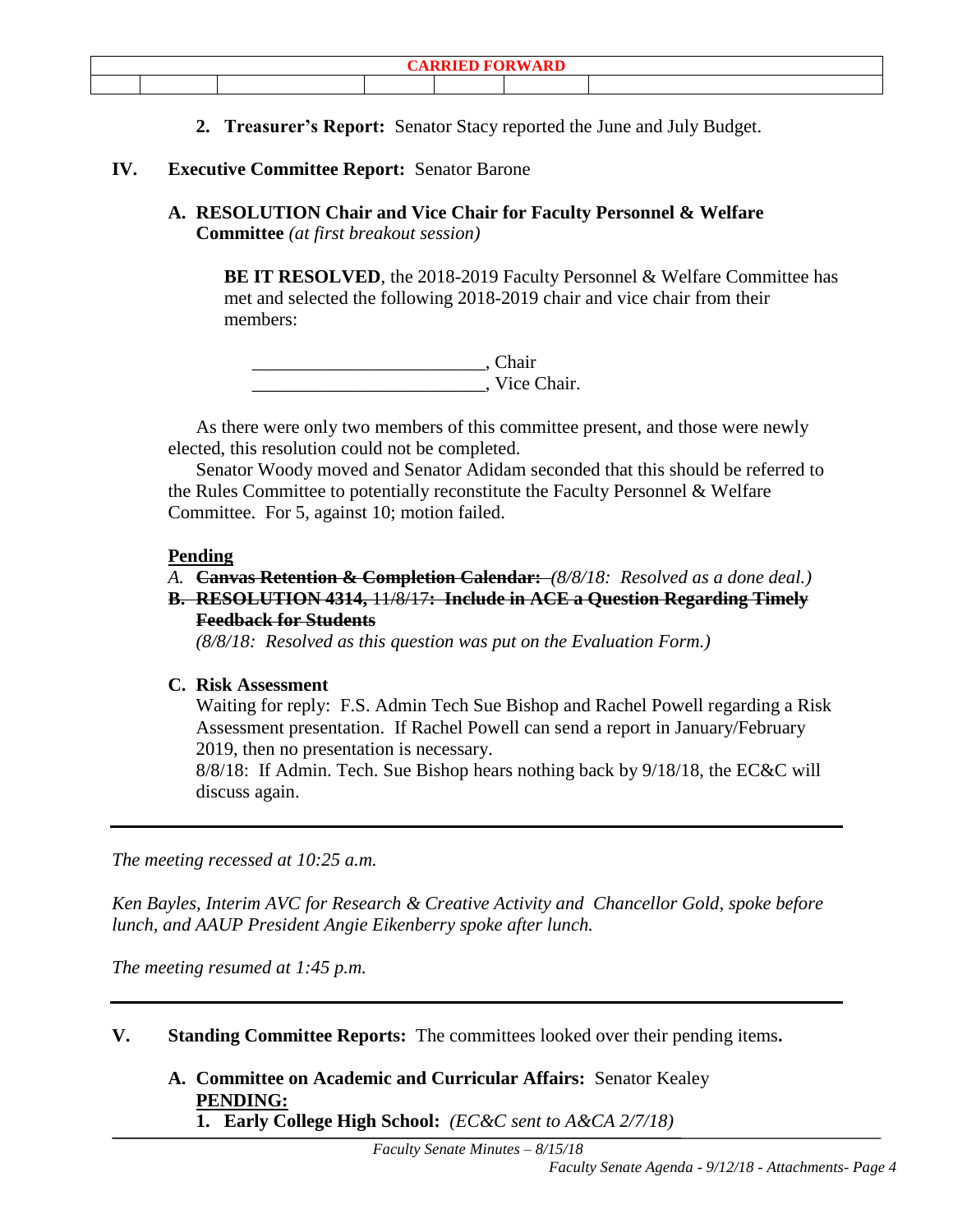- **B. Committee on Educational Resources & Services:** Senator Schoenbeck **PENDING:**
	- *1.* **Canvas:** *8/2018: Canvas is a done deal and is, therefore, resolved.*
	- **2. Payroll Deduction for Paul Beck Scholarship** *(2/7/18) (3/7/18):* a response from Debra Wilcox (UNO Controllers Office) regarding the possibility that faculty could submit a payroll deduction that would serve as a monthly gift to the Beck scholarship fund. Senator Marlina Davidson has agreed to follow-up.
	- **3. Accessibility to Classroom IT Equipment** *(3/7/18):* EC&C sent this item to the ER&S Committee.

*8/15/18 ER&S sent this to FP&W as it seems to be an ergonomics issue.* 

### **C. Committee on Faculty Personnel & Welfare:** Senator TBD **PENDING:**

- 1. **Wellness Fees.** *10/2017:*
- **2. Summer Compensation for Grievance Committees.** *10/2017 cont.:* **RESOLUTION 4279**, 12/14/16: **Grievance Committees Summer Compensation**

*(8/18: Resolved by EC&C with e-mail from AVC Smith-Howell)*

### **3. Visa Issues: Are they consistent college to college.**

*(1/10/18: Put on EC&A agenda.)Resolution 4282 (8/18: Resolved by EC&C with handout from Regina (Gina) Toman, Asst to Sr VC/Faculty HR Officer)*

- **4. Faculty/Staff Safety Processes.** *10/2017 cont.:*
- **5. Server for Personal Web Pages**

*(On 12/13/17 this issue was given to the FP&W Committee.) (3/4/18: EC&C suggested putting this item on the EC&A agenda. UNL has cloud hosting services.)*

## **6. Air Handler for Sculpture Lab**

*(On 4/11/18 Senator Stacy reported the air handler for the Sculpture Lab is dangerously outdated. The full Senate moved to send it to the FP&W Committee to look into how it can be updated or replaced, or who to keep in contact with.)*

### **D. Committee on Goals and Directions:** Senator Bereitschaft **PENDING:**

**1. Facilities Planning and Faculty Representation** (Specifically, which Facilities Planning Committee would be the best on which to have faculty representation before plans are made, not just reported?) *(Sent to G&D 2/10/16) (3/4/18 Info: Senator Bereitschaft is checking on this.)* 

### **E. Professional Development:** Senator Boron **PENDING:**

**1. Faculty Professional Development Leave policies/procedures:** 

*(1/10/18: The PD committee is waiting for deans to complete a survey to actually gauge faculty's understanding of FPD leave policies and procedures.) (At the 4/18/18 EC&A meeting this was discussed with Chancellor Gold and SVC B.J.Reed.)*

**2. Creation of an Easily Found List of What Retiring Faculty Need to Know** *(4/11/18: Sent to PD Committee.)*

## **VI. Other Faculty Senate Committees**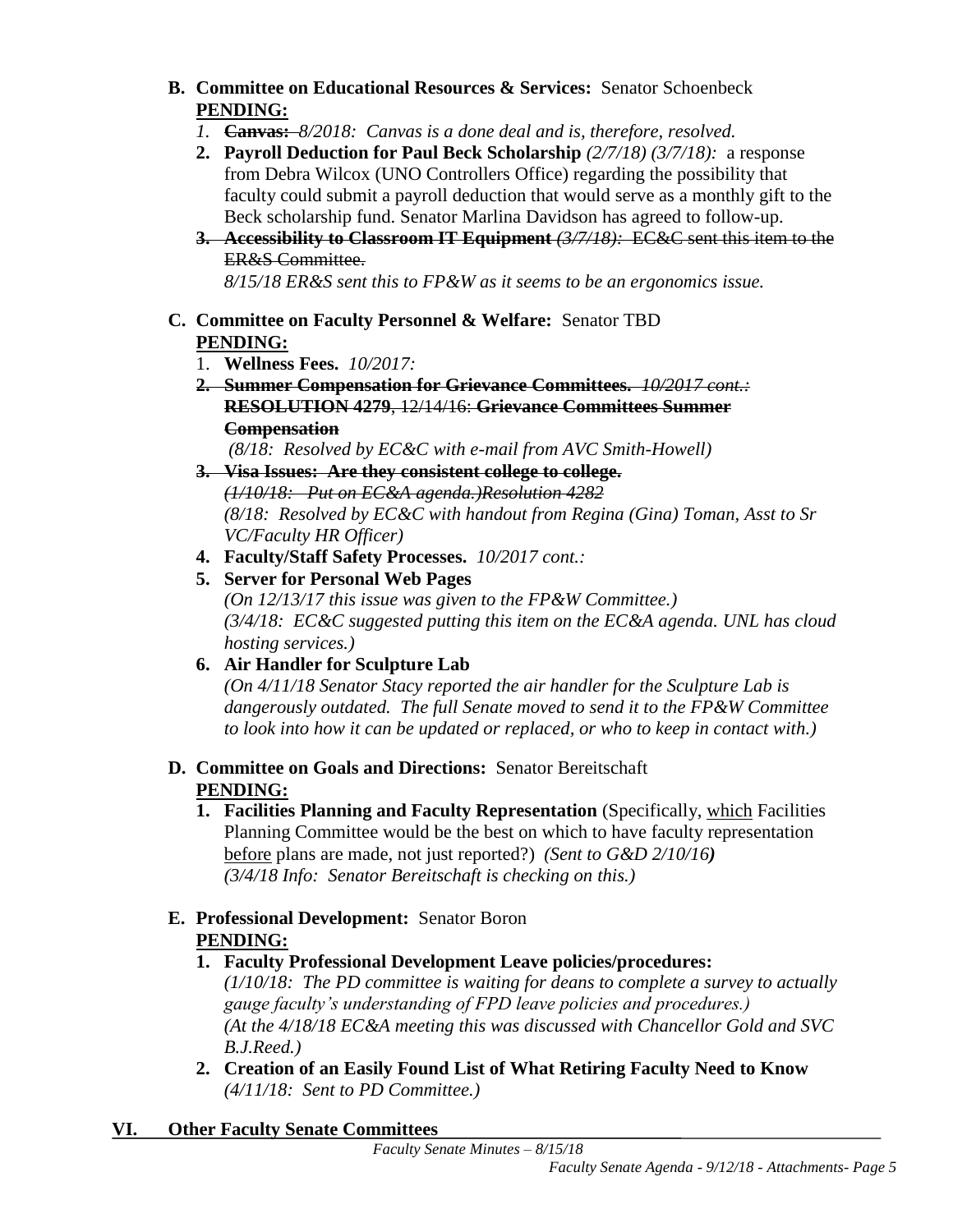**A. Faculty Senate Budget Advisory Committee Report**: Prof. Ebdon, Hall, O'Hara (Michael O'Hara will be retiring December 31, 2018, and the Rules Committee will need find a faculty member to complete his term.)

### **VII. Ad hoc Committees**

**A. (Ad hoc UNO-UNMC Faculty-to-Faculty Communication and Collaboration Committee)** (Senator Barone) (Needs a specific charge to be reconstituted.) A meeting is planned for August 22, 2018.

### **VIII. Unfinished Business**

### **A. Resolutions to accept resignations and announce replacements:**

**1. RESOLUTION 4341,** 8/15/18**: Replacement of CPACS Senator**

**BE IT RESOLVED** with the Executive Committee's acceptance of the July 25, 2018, resignation of CPACS Senator Craig Maher from the UNO Faculty Senate, that Amanda Randall is designated to complete the term to May 13, 2020.

~~~~~~~~~~~~~~~~~~~~~~~~~~

The quorum was lost at 2:20 p.m. While no further business could be conducted, each standing committee was given an opportunity to report on its prior deliberations.

### **IX. New Business**

### **A. Standing Committees Report from their Breakout Session At Retreat**

- **1. Academic & Curricular Affairs Committee:** Senator Kealey Present: Matt Hale, Burch Kealey, Kelly MacArthur, Bob Woody
- **2. Educational Resources & Services Committee:** Senator Schoenbeck Present during afternoon meeting: Tej Adidam, Mark Schoenbeck, Jeanne Surface The committee voted that Tej Adidam will fill the role of committee chair during Mark Schoenbeck's Fall semester 2018 absence.

The committee will collect information to determine whether any further action is needed with respect to the transition to Canvas.

The committee will follow up on establishing a payroll deduction mechanism for systematic contributions to the Paul Beck Memorial Scholarship.

As the concerns over the remodeling or fitting of technology in classrooms seems to be, to a degree, a matter or ergonomics/accessibility, the committee moved that the concern be given to the Faculty Personnel and Welfare committee.

### **3. Faculty Personnel & Welfare Committee:**

Present: Claudia Garcia, Ziaul Huq

Senator Ziaul Huq will take it upon himself to contact the entire committee to plan a meeting time when all can be in attendance. The committee will then elect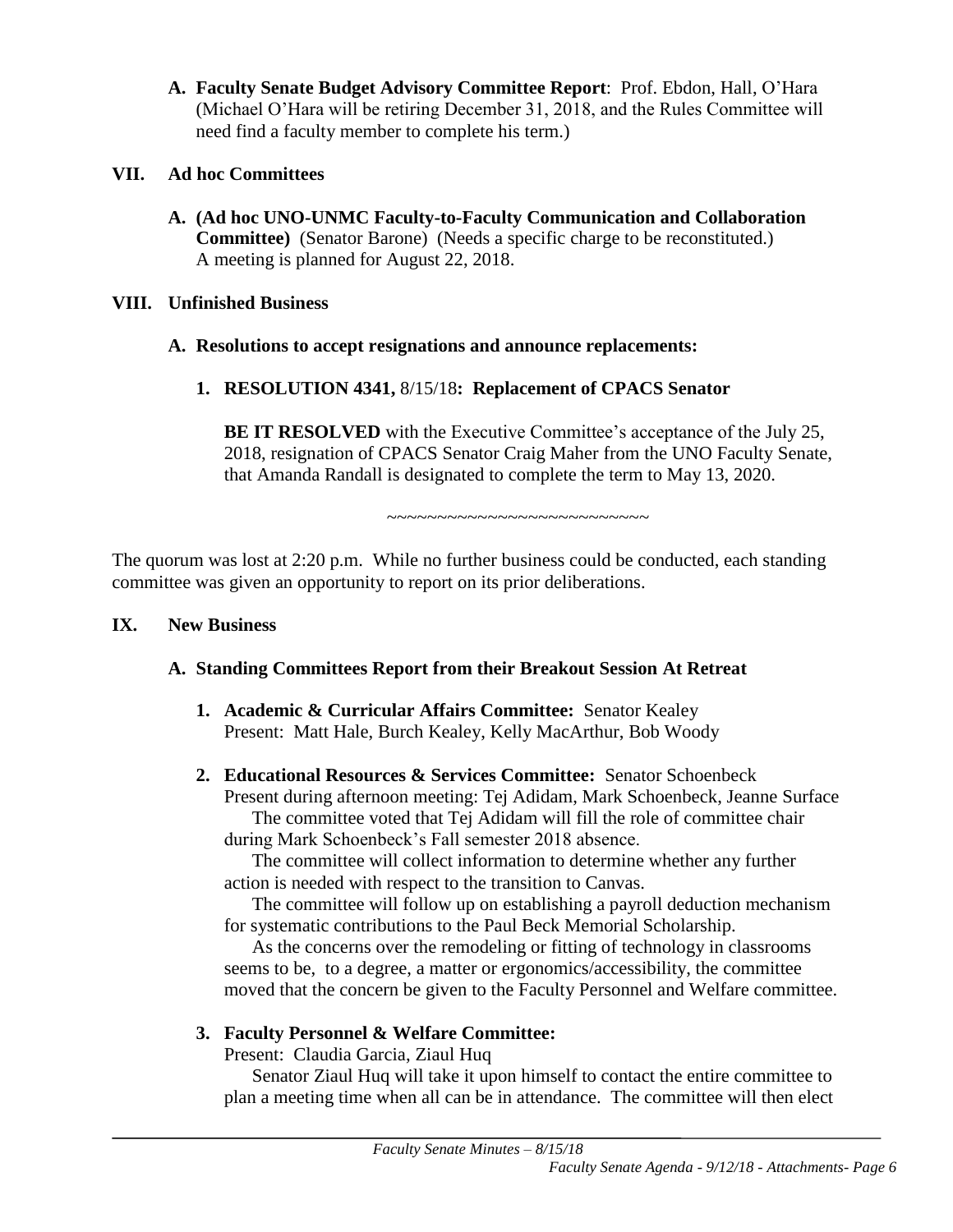a chairperson and vice chairperson. Then the decisions for this year's business can commence.

### **4. Goals & Directions Committee:** Senator Bereitschaft

Present: Maria Arbelaez, Bradley Bereitschaft, Richard Stacy, Ed Tisko Senator Richard Stacy has agreed to serve as Faculty Senate representative on

the Strategic Planning Committee.

The Committee will continue to look into having faculty representation in Facility Planning (contact Chancellor Gold)

The Committee will be inviting Dr. Meza (new AVC of Global Engagement) to talk to them about the vision for the new joint position.

### **5. Professional Development Committee:** Senator Boron

Only Brady DeSanti and I were in attendance.

I briefly oriented Senator DeSanti to the Professional Development Committee. Our charges for this year thus far are to continue working to clarify the Faculty Professional Development Leave policies and procedures. We are also planning to work on creating a list "Need to know for retirement."

I also mentioned that we are open to any new ideas, and we may invite Ken Bayles to a meet at some point if that is of interest to committee members.

### **6. Rules Committee:** Senator Johnson

Members Present: Johnson (Chr.), Nash Excused: Peterson, Qureshi Absent: Anderson, Rowe

The Rules Committee met at the Faculty Retreat and discussed filling the Vice Chair of the Rules Committee at the first Committee meeting on August 29<sup>th</sup>. Chair Johnson was notified that Michael O'Hara is retiring on December 31<sup>st</sup> therefore a replacement senator will be needed until his term ends on July  $31<sup>st</sup>$ , 2019. Senator Stan Wileman retired and needs a replacement on the Technology & Services Committee. Burch Kealey is asking to be replaced as the Faculty Senate representative on AFCON. The Rules Committee needs two nominees from the Faculty Personnel & Welfare Committee for the Faculty Grievance Committee. There is a vacancy on the Strategic Planning & Steering Committee, Senator Richard Stacy has volunteered to fill this position. Finally, the Rules Committee will be confirming the 16 candidates for the three grievance committees. This will be completed prior to the September Faculty Senate meeting.

### **X. The meeting adjourned** at 2:59 p.m. with announcements**.**

#### **XI.Announcements**

### **A. New Way Recycling is Collected on Campus**

E-mail received 8/2/18:

*UNO has switched the way our recycling is collected on campus. While most of the changes will not be felt by the general campus community, there are a few changes that they can do to help with the program. Could you please share the article with the Faculty Senate and if they have any questions, they are more than welcome to reach out to me.*